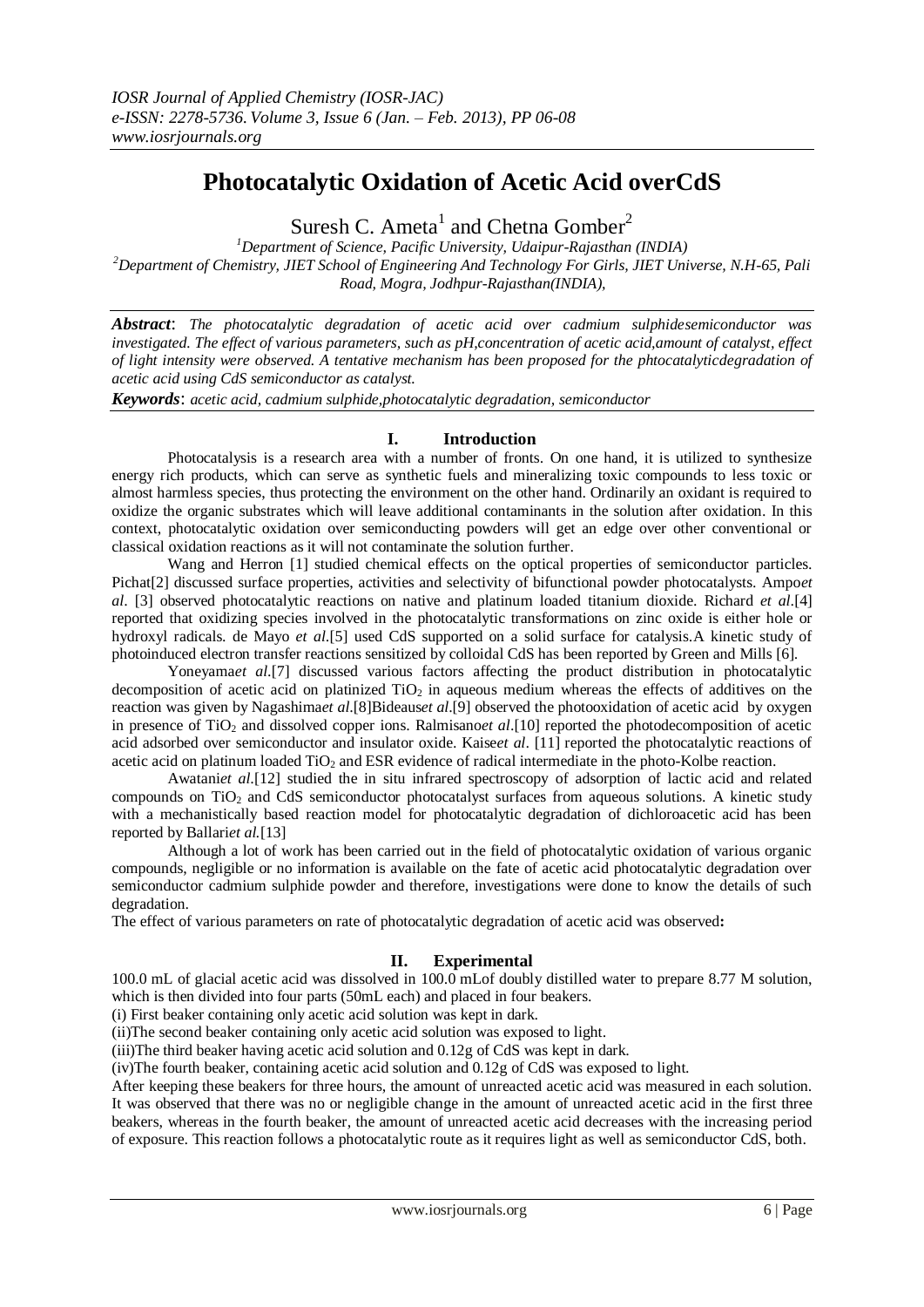# **III. A Typical Run**

Photocatalytic degradation of acetic acid was observed by taking 8.77 M solution and 0.12 g of CdS was added to it. This solution was exposed to light intensity =  $70$ mWcm<sup>-2</sup> from a 200 Watt tungsten lamp. At regular time interval an aliquot of 2.0 mL was taken out from the reaction mixture, to which 0.1 mL ammonium hydroxide and 0.2 mL of dilute FeCl<sub>3</sub> solution was added to develop a red color. The optical density of this red solution was measured with the help of spectrophotometer ( $\lambda_{\text{max}} = 525 \text{ nm}$ ).

#### **Table .1:***A Typical Run.a)*

[Acetic Acid]  $= 8.77$  M,  $pH = 3.0$ Light Intensity =  $70.0 \text{ mWcm}^2$ , CdS =  $0.12 \text{ g}$ Temperature  $=$  308 K

| $2 + \log$ O.D.<br>1.4345<br>1.3820<br>1.3201<br>1.2552<br>1.2329<br>1.1430<br>1.0827<br>1.0211<br>0.9489<br>0.8859 | Fig.1: A Typical Run<br>1.6<br>1.4<br>1.2<br>2+log O.D.<br>1<br>0.8<br>$2 + log$<br>0.D.<br>0.6<br>0.4<br>Linear $(2 +$<br>0.2<br>log O.D.)<br>0 |
|---------------------------------------------------------------------------------------------------------------------|--------------------------------------------------------------------------------------------------------------------------------------------------|
| 0.8450<br>0.8041<br>0.7254                                                                                          | 100 150 200<br>0<br>50<br>Time (min.)                                                                                                            |
|                                                                                                                     |                                                                                                                                                  |

П

# $K = 1.49 \times 10^{-4} \text{ sec}^{-1}$

a)*Observation of 2+log O.D. against time*

It was observed that the amount of acetic acid decreases with increasing time of exposure. A plot of  $2 + \log$ O.D. against time was linear and the rate constant was measured by the expression  $k = 2.303$  x slope. The results are reported in the Table.1. and represented by graph in Fig .1.

#### **IV. Mechanism**

On the basis of the observations, a tentative mechanism has been proposed for the photocatalytic degradation of acetic acid in the presence of semiconducting CdS powder.



On exposure of CdS particles, an electron from the valence band is excited to conduction band (e cB) leaving behind a hole in the valence band  $(h<sup>+</sup><sub>VB</sub>)$ . This hole creates electron deficiency  $(h<sup>+</sup><sub>s</sub>)$  at semiconductor surface [14], which can dissociate water into hydroxyl radical and a proton [15]. This hydroxyl radical abstracts a hydrogen from acetic acid forming acetate radical which may further decarboxylate to generate methyl radical. There is a possibility of hydrogen radical generation by combination of a proton with an electron in the conduction band and this hydrogen radical can combine with methyl radical to form methane gas; however, the possibility of dimerization of methyl, hydrogen and hydroxyl radicals to give ethane, hydrogen and hydrogen peroxide, respectively, cannot be ruled out.